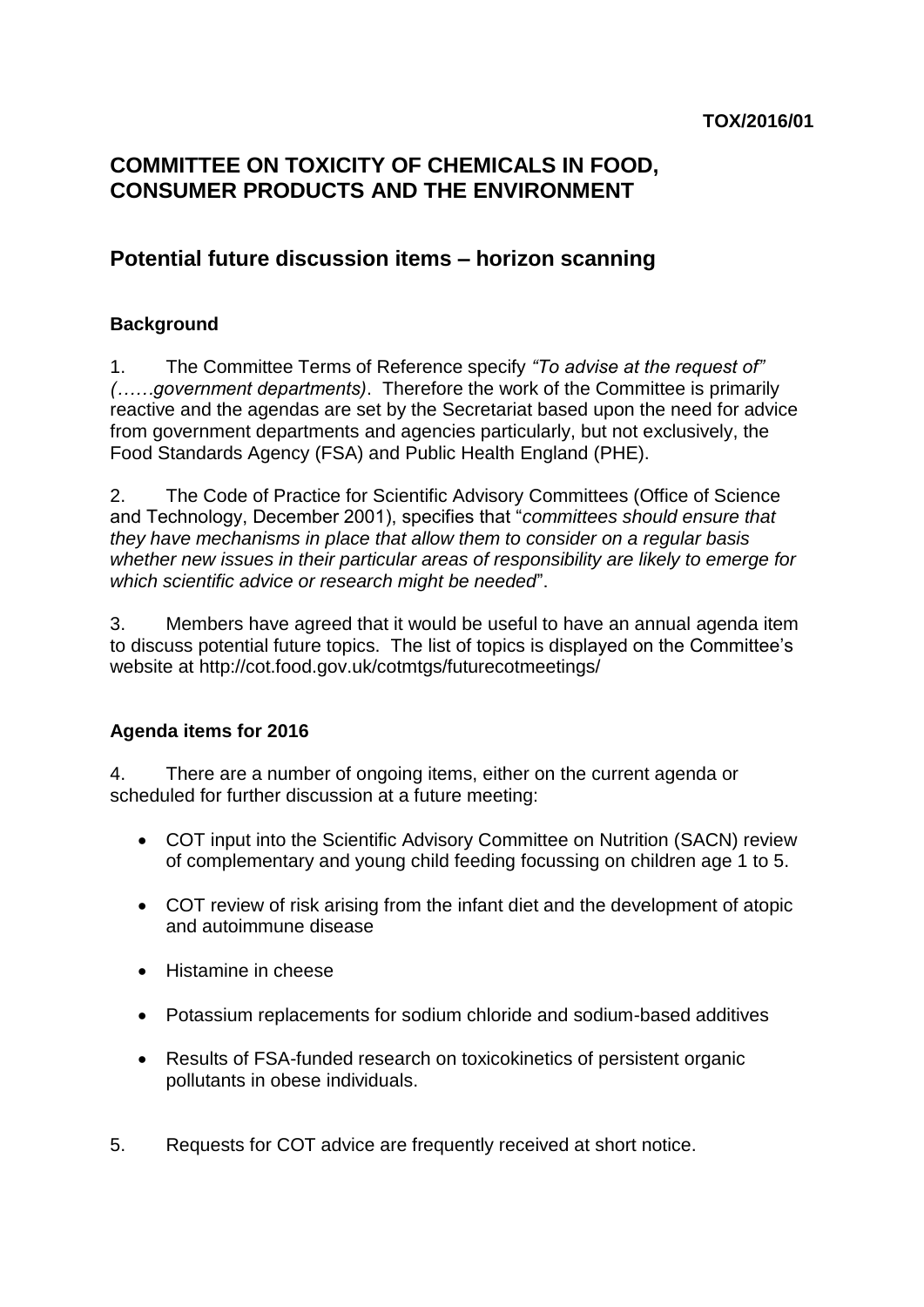6. The FSA has a substantial programme of surveys to monitor the safety and quality of food. Details of these are available on the FSA website at [http://food.gov.uk/science/surveillance/foodsurvprog.](http://food.gov.uk/science/surveillance/foodsurvprog)

7. Where appropriate, the Committee's advice will be sought on the health implications of the results.

### **Potential discussion topics**

### *Consultations of the European Food Safety Authority (EFSA)*

8. EFSA frequently consults on draft documents on issues of generic relevance across its remit, or that are particularly high profile. When these have been of particular importance to the Food Standards Agency, the COT has been invited to respond to the consultation (e.g. aspartame, bisphenol A, acrylamide and caffeine). Similarly, EFSA documents on toxicological risk assessment approaches with potential relevance to the working practice of the COT have also been discussed (e.g. default values to be used in risk assessment in the absence of actual measured data, and draft guidance on uncertainty). It is anticipated that further relevant EFSA documents will be presented to COT during 2016.

### *Items carried forward from the 2015 horizon scanning*

# *Tox21 and ToxCast*

9. In 2015, the Committee received a brief overview of recent developments in these American initiatives. Members were asked for their thoughts on the work, which they had considered in previous years. The Committee noted the major challenges faced by the Tox21 project. In particular, there had been poor progress in the integration of data on metabolism with *in vitro* assays.

10. The Committee supported the objective of ToxCast to prioritise substances for *in vivo* testing, so that resources could be used more effectively. The Committee indicated that it would welcome a presentation on progress in this area in due course.

#### **11. Do Members have any comments on developments in Tox21 and ToxCast, of which they have become aware, and would they like a presentation on the results in the coming year?**

### *Modelling kinetics*

12. The Committee agreed that it would be useful to keep abreast of developments in the area of physiologically-based toxicokinetic (PBTK) modelling, particularly as it might be asked in the future to advise on risk assessments using such models. This issue was also discussed in the context of the COT symposium on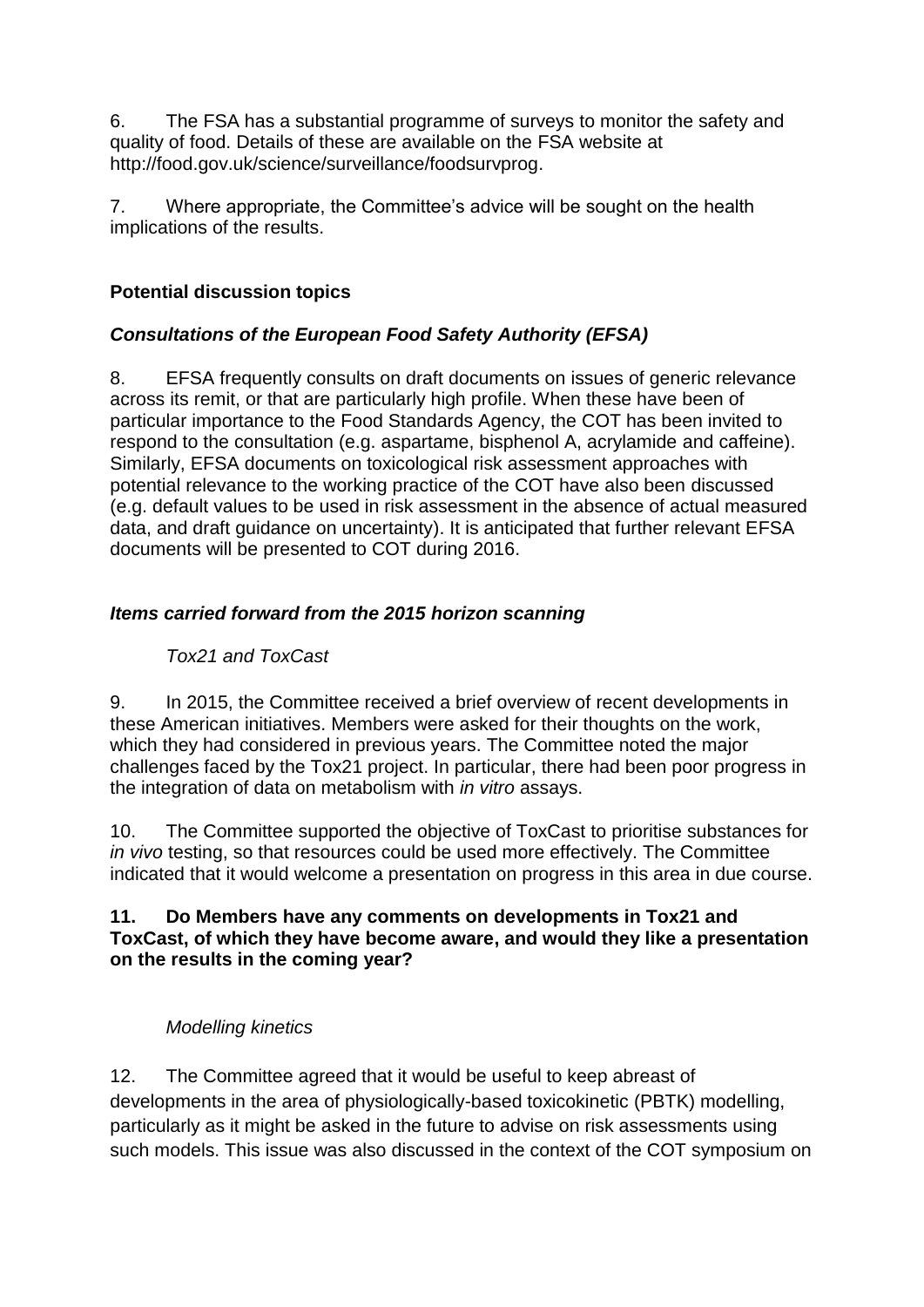the implications of obesity on the kinetics of persistent organic pollutants held in March 2015.

13. Insufficient data had been presented at the COT symposium to consider building PBTK models. It was considered that compared to pharmaceutical drugs, for environmental chemicals there was usually a lack of good PBTK data which can be used in modelling. The US had made a heavy investment into the replacement, reduction and refinement of animals in research (the 3Rs) and had started to take a bottom-up in vitro and in silico approach, in which toxicokinetic extrapolation plays a key role. It was noted that the COT should keep a watching brief on this topic.

14. As noted at paragraph 4 above, the results of the FSA-funded research on toxicokinetics of persistent organic pollutants in obese individuals will be presented to the COT at a meeting during 2016.

### **15. Members are invited to comment on whether they are aware of further developments in this area that should be followed up during 2016?**

### *Analysis of the evidence gap for postulated human health effects of Endocrine Disrupting Chemicals.*

# *Background*

16. Following a meeting at Downing St chaired by Professor Mark Walport (CSO) in May 2014 Professor Godfray (Jesus College Oxford) was commissioned to produce an evidence restatement about the environmental (non-human) effects of Endocrine Disrupting Chemicals (EDCs). PHE Centre for Radiation, Chemicals and Environmental Hazards (CRCE) has been made aware from DEFRA that there was further discussion at the meeting about consideration for a full systematic metaanalysis/review of the human health effects of EDCs. One of the non-governmental organisations (NGOs) with an interest in the human health effects of EDCs has championed the contracting of this meta-analysis with DEFRA. Cabinet Office and DEFRA have discussed taking this work forwards and involved the Chief Medical Officer (CMO) who has asked CRCE for comment via the PHE Director of Health Protect and Medical Services. CRCE Toxicology department have replied that there is no further need for another systematic meta-analysis or review because of ongoing work in the OECD and other recent reviews and reports such as those from WHO and EFSA. However a number of proposals were made, short of a full metaanalysis or systematic review. One of these was to bring this item for a COT opinion and response via the horizon scan and that is the purpose of this item.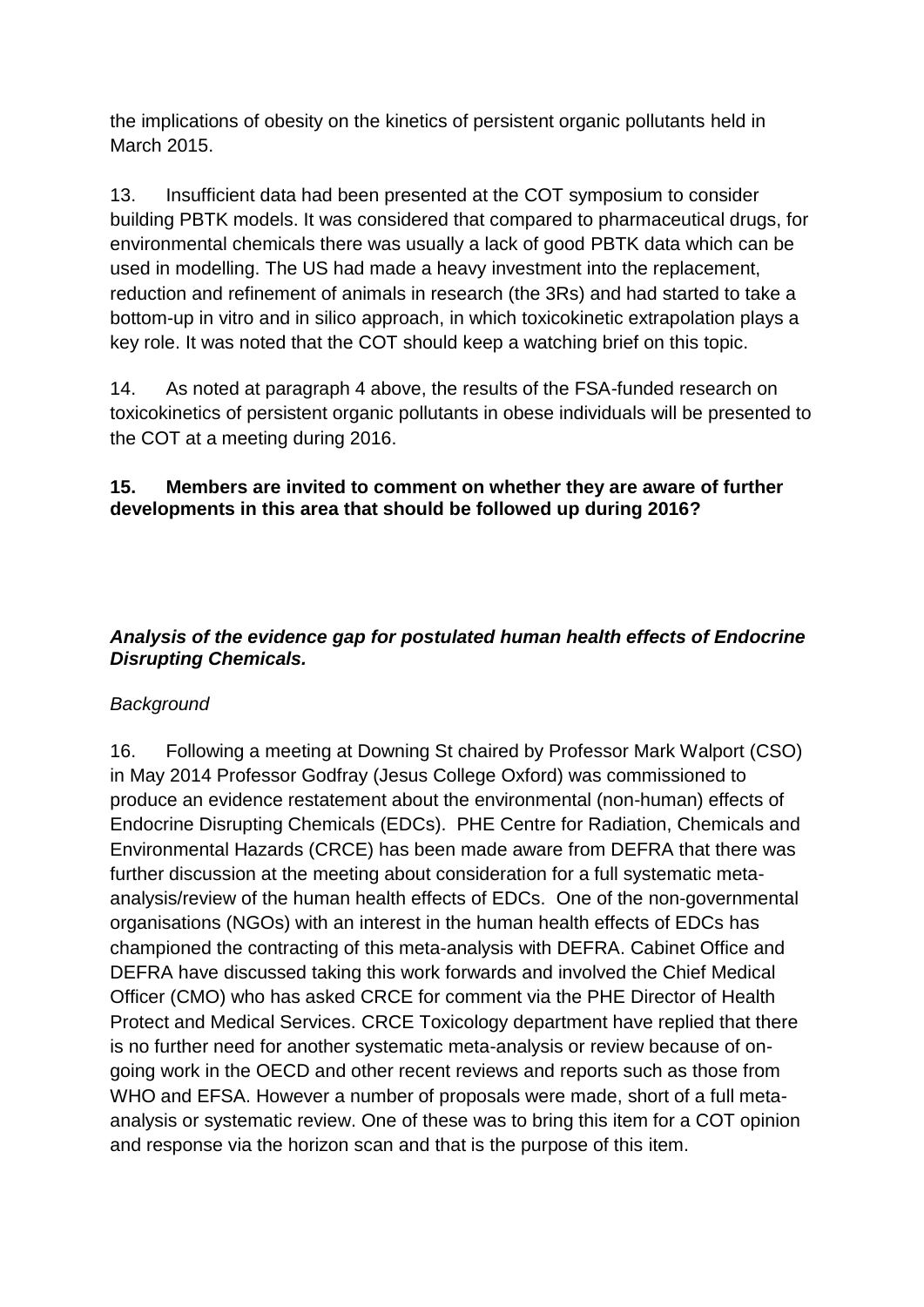*Previous work encompassing aspects of EDCs from COT and others*

17. COT has previously reviewed aspects of health effects of Endocrine Disrupting Chemicals on a number of occasions including:

- Male reproductive system (2004<sup>1</sup>, 2006<sup>2</sup>)
- Eisphenol A and bisphenols in canned foods  $(1997^3, 4, 2001^5)$
- COT statement on the health hazards of polychlorinated biphenyls (1997 $6$ )
- COT statement on the tolerable daily intake for dioxins and dioxin-like polychlorinated biphenyls  $(2001^7)$
- COT work on phytoestrogens (2003 $^8$ , 2012 $^9$ , 2013 $^{10}$ )
- Mixed halogenated dioxins and biphenyls in UK food  $(2010^{11})$  and other related reports on the same chemicals and other chemicals such as tetrabromobisphenol A  $(2004^{12})$
- COT commented on a draft EFSA opinion on the risks to public health related to the presence of bisphenol A in foodstuffs  $(2014^{13})$ .

18. Members will also be aware of other work in the field which includes EU - State of the Art assessment of endocrine disruptors 'Kortenkamp' report 2012, EC JRC report 2013, EFSA opinion 2013; WHO State of the science report 2012; OECD - improving testing and assessment of EDCs 2012 and the New Endocrine endpoints Thyroid scoping document 2014).

19. In development CRCE are aware of: Sweden is leading a detailed review paper for OECD (www.nanotec.or.th/.../HH\_OECD-EDTA-WG-Paris-Oct-2015\_Finalrevi.) on the Retinoid System and Development for which DG Environment will be providing consultant funding and in which the UK is participating. An OECD Nongenotoxic carcinogen assay scoping document that includes EDC modes of action (2016).

<http://cot.food.gov.uk/cotstatements/cotstatementsyrs/cotstatements1997/402216>

 $\frac{1}{1}$ 

[http://cot.food.gov.uk/cotstatements/cotstatementsyrs/cotstatements2004/cotstatements2004malerepr](http://cot.food.gov.uk/cotstatements/cotstatementsyrs/cotstatements2004/cotstatements2004malerepro)  $\frac{0}{2}$ 

<http://cot.food.gov.uk/cotstatements/cotstatementsyrs/cotstatements2006/371075>

<sup>&</sup>lt;sup>3</sup><br><http://cot.food.gov.uk/cotstatements/cotstatementsyrs/cotstatements1997/bisphena><br>4 http://cot.food.gov.uk/estatetements/cotstatements/re/catatements1007/402216

<sup>5</sup> <http://cot.food.gov.uk/cotstatements/cotstatementsyrs/cotstatements2001/bisphenol>

<sup>6</sup> <http://cot.food.gov.uk/cotstatements/cotstatementsyrs/cotstatements1997/polybip>

<sup>7</sup> <http://cot.food.gov.uk/cotstatements/cotstatementsyrs/cotstatements2001/dioxinsstate>

<sup>8</sup> <http://cot.food.gov.uk/cotreports/cotwgreports/phytoestrogensandhealthcot>

<sup>9</sup> <http://cot.food.gov.uk/cotstatements/cotstatementsyrs/cotstatements2012/cot201201>

<sup>10</sup> <http://www.food.gov.uk/sites/default/files/cot/cotstaphytos.pdf>

<sup>11</sup> <http://cot.food.gov.uk/cotstatements/cotstatementsyrs/cotstatements2010/cot201002>

<sup>12</sup> <http://cot.food.gov.uk/cotstatements/cotstatementsyrs/cotstatements2004/cotstatements2004tbbpa>

<sup>13</sup> <http://cot.food.gov.uk/sites/default/files/cot/tox201415.pdf>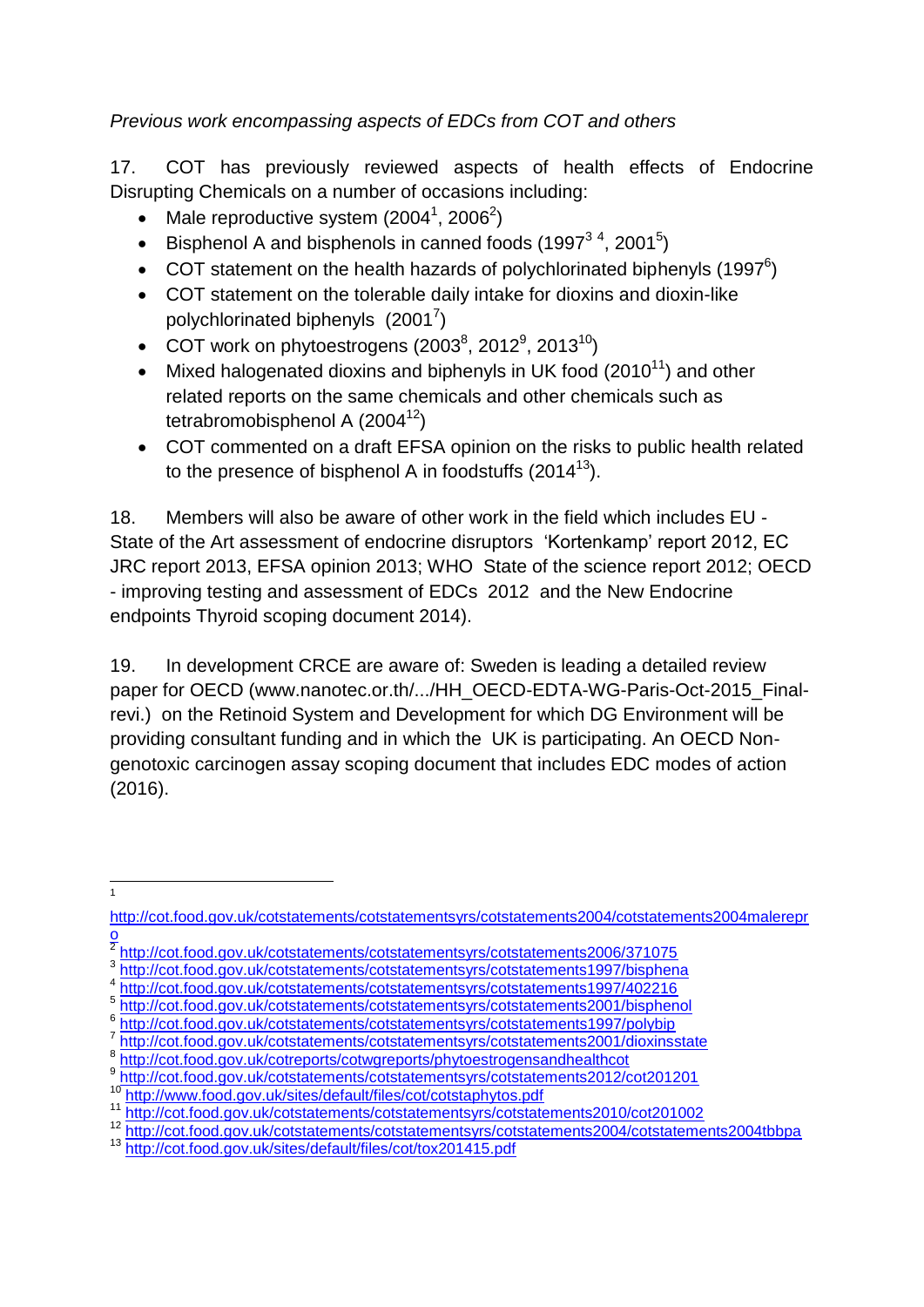20. A search of the US National Library of Medicine and Google Scholar with the search term

(endocrine disrupt\* OR EDC) AND review AND health AND human yields a substantive literature though there are few single reviews of the with the scope of all possible human health effects. The closest maybe a recent book from Academic Press 'Endocrine Disruption and Human Health' edited by Philippa Darbre ISBN 978-0-12-801139-3 published in 2015. At the time of writing PHE has not had the opportunity to review this book.

# 21. **Questions for members**

- a. Would a systematic review of the human health effects of EDCs contribute to understanding and reduce uncertainly in the field?
- b. Would a systematic meta-analysis of the data relating to the human health effects of EDCs contribute to understanding and reduce uncertainty in the field?
- c. Would a paper to identify the evidence gaps in the understanding of the human health effects of EDC's be a worthwhile contribution to the field and assist in the targeting of any available funding?

# *Possible human health effects of E-cigarettes*

# *Background*

22. E-cigarettes are widely regarded as safer than tobacco-based cigarettes and with a recent PHE report stating e-cigarettes are 95% safer than cigarettes [\(https://www.gov.uk/government/uploads/system/uploads/attachment\\_data/file/45710](https://www.gov.uk/government/uploads/system/uploads/attachment_data/file/457102/Ecigarettes_an_evidence_update_A_report_commissioned_by_Public_Health_England_FINAL.pdf) [2/Ecigarettes\\_an\\_evidence\\_update\\_A\\_report\\_commissioned\\_by\\_Public\\_Health\\_Eng](https://www.gov.uk/government/uploads/system/uploads/attachment_data/file/457102/Ecigarettes_an_evidence_update_A_report_commissioned_by_Public_Health_England_FINAL.pdf) [land\\_FINAL.pdf\)](https://www.gov.uk/government/uploads/system/uploads/attachment_data/file/457102/Ecigarettes_an_evidence_update_A_report_commissioned_by_Public_Health_England_FINAL.pdf) . This number was not based on a systematic review of the literature PHE state in their report that '…..*given the short timeframe for this report, a systematic review of the literature was not possible*'.

23. Perceptions of safety vary and the different ingredients used, particularly flavourings that are tested for oral but not inhalational safety, could render altered safety profiles in different products. Different products also have the potential to release additional chemicals formed from the heating of the e-cigarette liquid depending on the physical characteristics of the unit. Additional concerns have been tabled in respect of second hand exposure from E-cigarette vapour.

24. Until recently there were no licenced e-cigarette products. This has recently changed with MHRA licensing one product (BAT e-Voke) for prescription. MHRA now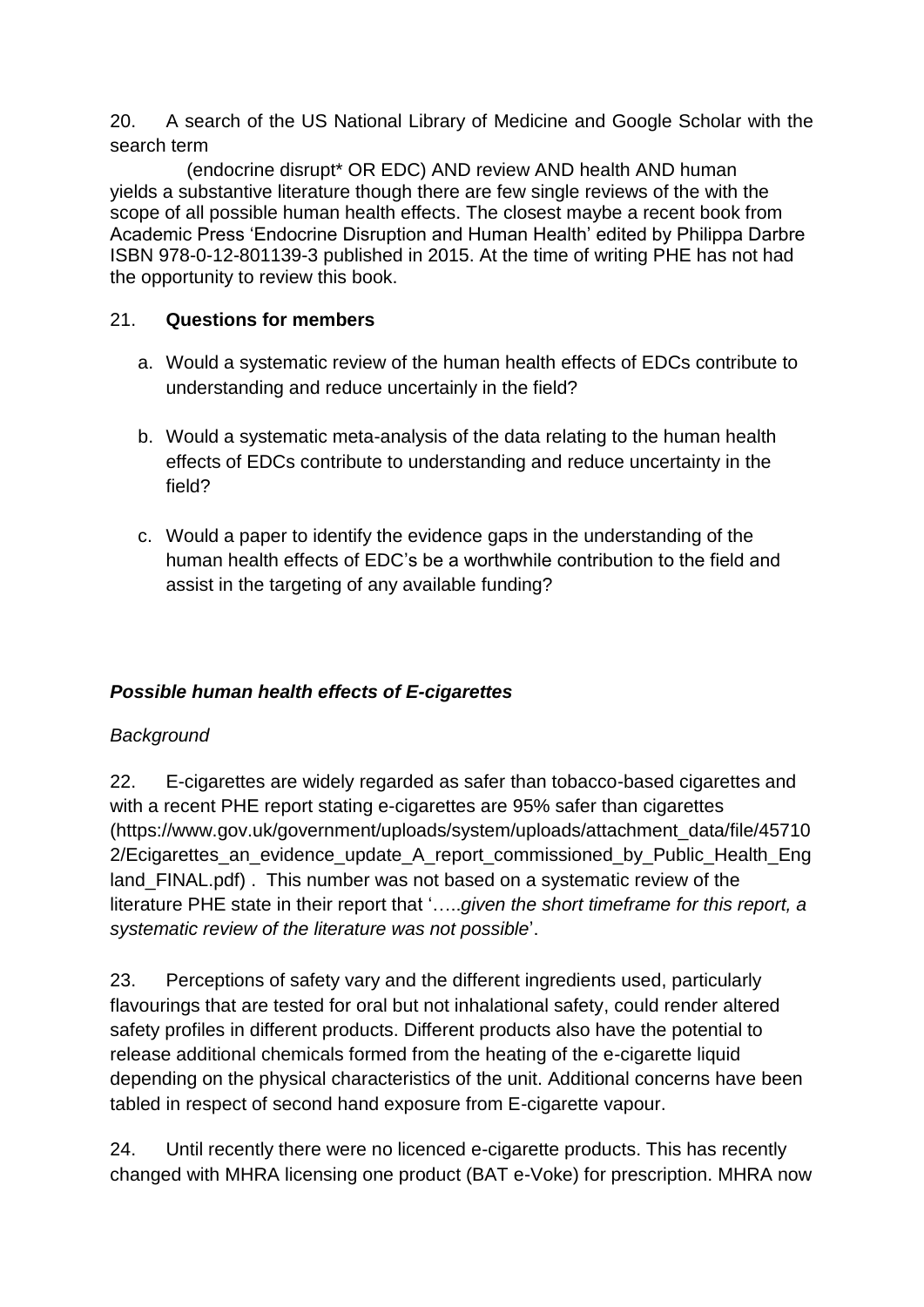has responsibility for the licensing of non tobacco containing nicotine products. Non licensed products are widely available however but cannot be marketed as smoking cessation devices.

25. There is a considerable diversity of opinions amongst Public Health experts about the actual safety of e-cigarette products with some publications stating they are no safer than conventional cigarettes. This is likely contributing to differing public perceptions of the actual safety of these products.

# *Previous and ongoing work from COT and others*

- COT has not undertaken any other work on these products.
- PHE is involved with a research project under the Horizon 2020 programme 'Multidisciplinary tools for improving the efficacy of public prevention measures against smoking'. This project has an overall objective to examine the effectiveness of smoking aids in cessation but contains a workpackage that will examine the potential health consequences of nicotine and derived compounds such as nitrosoamines in which PHE is involved.
- Other work is on-going in academia and government and would be evaluated as part of any COT review.

### **26. Questions for members**

- a. Is a systematic review of the health effects of e-cigarettes necessary?
- b. If yes what should be the scope of the review?
- c. Would a smaller piece of work be desirable for example looking just at flavourings?
- d. What other on-going work are members aware of?

### *Update on the COT 2008 Trans and multigenerational toxicity statement*

### *Background*

27. The 2008 statement from  $COT<sup>14</sup>$  was the output from a workshop on transgenerational epigenetics. The conclusions in paragraphs 46-50 state that in brief there was reasonable evidence that epigenetic changes associated with environmental exposures during development can result in adverse effects, which

 $\overline{a}$ <sup>14</sup> <http://cot.food.gov.uk/cotstatements/cotstatementsyrs/cotstatements2008/cot200803>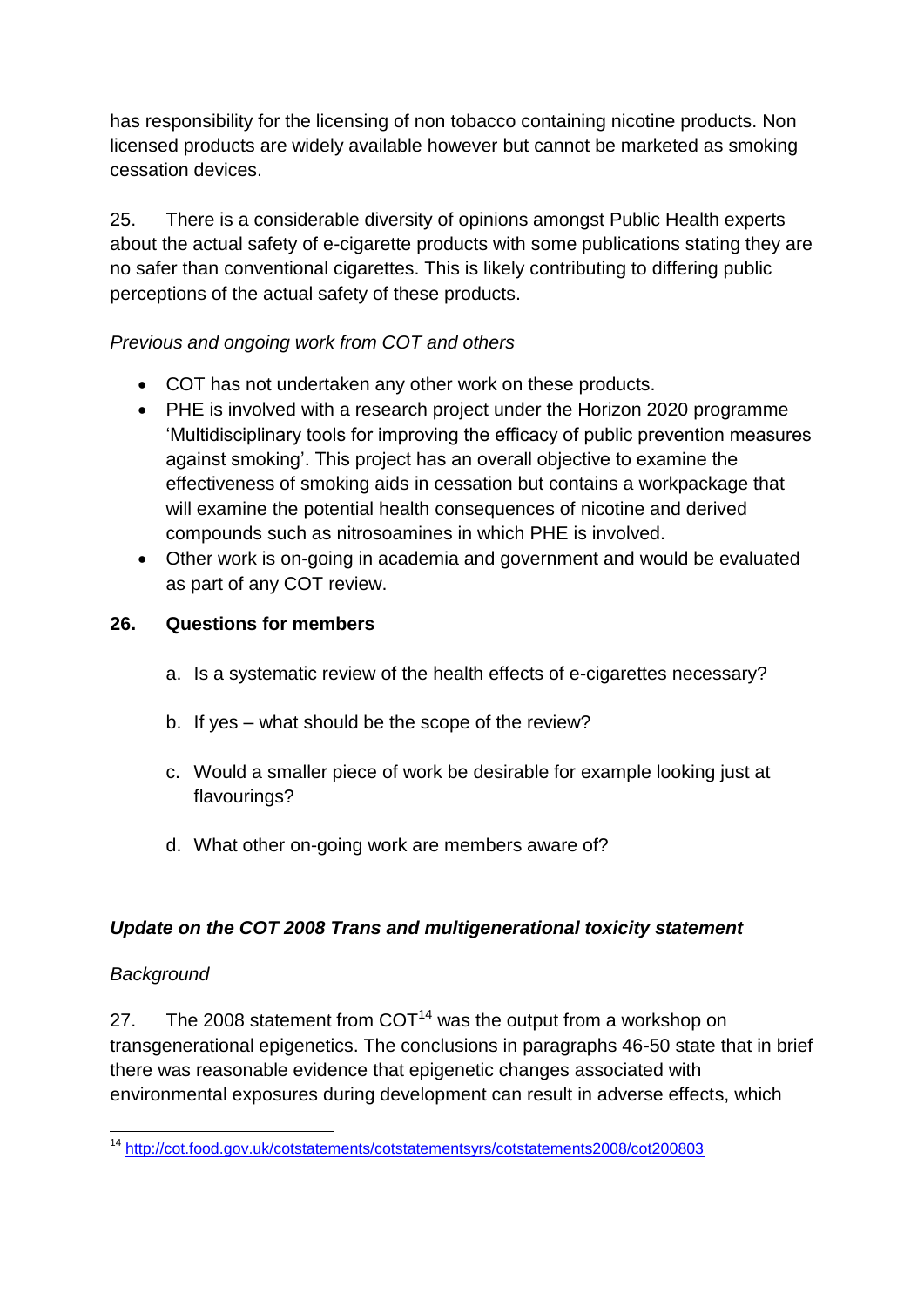might be detected in F1 and F2 generations in standard regulatory testing but that effects in F3 generations would be beyond the detection levels of current testing. The science was not yet developed and was not mature enough to be included in regulatory risk assessment. It was unclear if the effects seen in animals would occur in humans. Paragraph 50 called for several new research activities including the possibility of work in human populations. Since the publication of this statement there has been a considerable further contribution to the literature, and a number of workshops have taken place on various aspects of trans- and multi-generational toxicity. While effects have been reported in animal models some of these have proven difficult to replicate in subsequent studies. Epidemiological studies have given some indication of phenotypic effects to the second and third generation associated with maternal nutrition in females and smoking behaviour in males.

28. The purpose of this suggested work would be to update the 2008 statement taking into account the latest literature and including the views of PHE, reviewing and changing or re-iterating as necessary the conclusions in the 2008 statement.

# *Previous and on-going work*

- COT has a statement from 2008 that is the basis for this horizon scan
- PHE has completed a semi-systematic review 'Environmentally-Induced Epigenetic Toxicity: Potential Public Health Concerns' that is currently submitted for publication.
- There is on-going work involving PHE (CRCE Toxicology Department) on testing methods with a related publication in ALTEX (Greally JM, Jacobs MN In vitro and in vivo testing methods of epigenomic endpoints for evaluating endocrine disruptors [ALTEX.](http://www.ncbi.nlm.nih.gov/pubmed/24173168) 2013;30(4):445-71 (PMID:24173168). Work is continuing under the auspices of the OECD.
- ECETOC are developing a report on the basis of a meeting that took place in November 2015 'The Role of Epigenetics in Reproductive Toxicity'.

# **29. Questions for members**

- a) Is there a need to review and update the 2008 statement?
- b) If yes; should chemicals reported as having epigenetic effect be considered separately?
- c) If yes; should testing methods be included in the review or not?

### *Role of chemicals in altering the microbiome and potential human health effects*

*Background*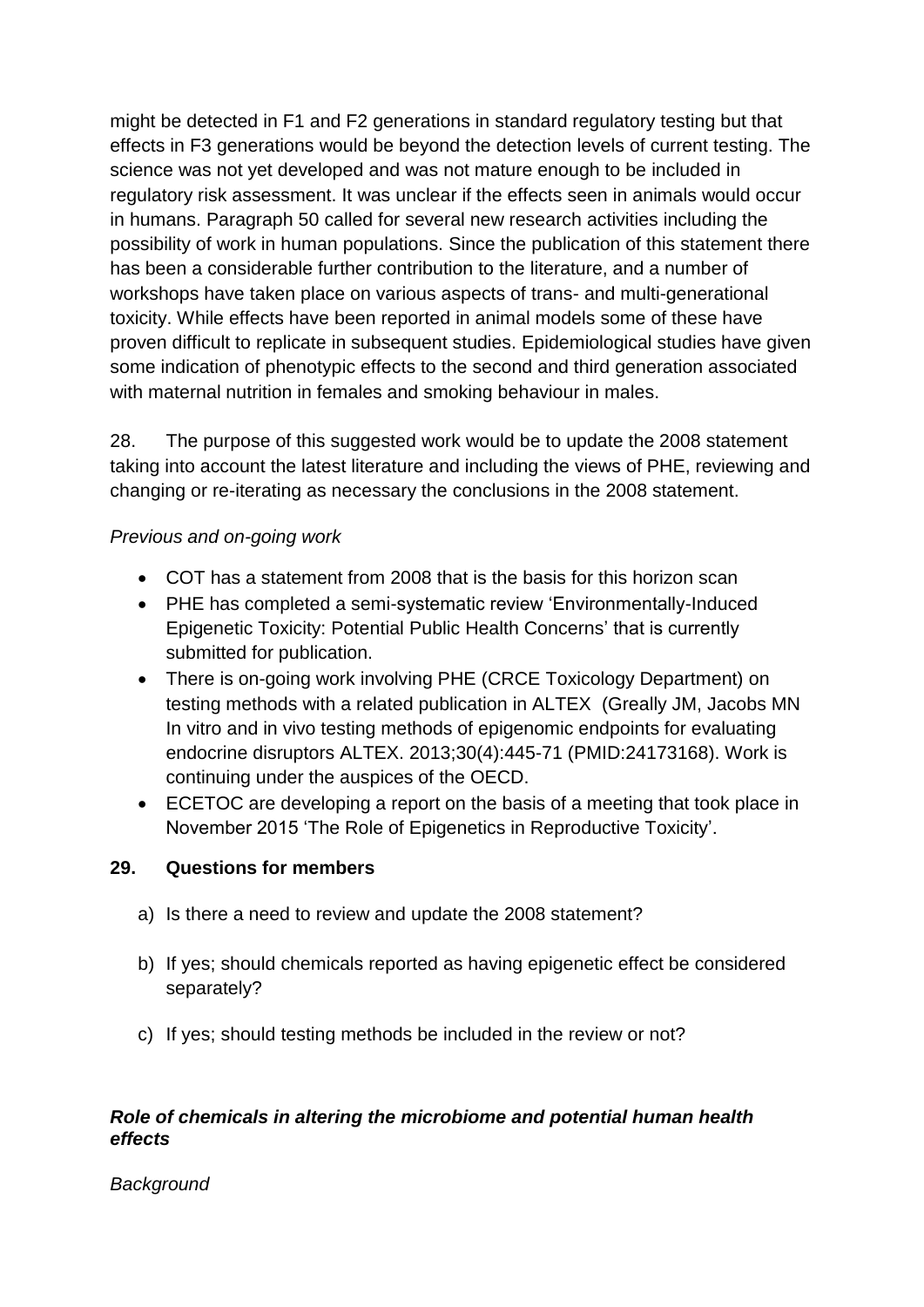30. The microbiome is the community of microorganisms that are resident on, or in our bodies. This can be bacteria, viruses or fungi. Collectively these are symbionts and fall into three categories:

- 1) Mutualists benefit themselves and the host
- 2) Commensals benefit themselves but on the host (but do not harm the host)
- 3) Pathogens benefitting themselves by harming the host.

31. The total diversity of the microbiome is probably about 100 trillion organisms of which we know about 1% or less. The gene pool far exceeds that of the host.

32. The microbiome occurs on all areas of the body that have contact with the environment and sites of particular importance are the alimentary canal, skin, vagina and lung. Additionally there is at the environmental microbiome - the community of microorganisms in the environment to which humans may be exposed.

33. The microbiome is established after birth with the first 'seeding' coming from our route of birth. Vaginally delivered babies establish and initial microbiota resembling that of that of their mothers vagina dominated by *Lactobacillus sp*, *Prevotella sp* and *Snethia sp*. In contrast babies born by caesarean section inherit a microbiota resembling the skin surface communities of their mother dominated by *Staphlococcus sp*, *Corynebacterium sp* and *Propionibacterium sp*.

34. This differential community is then further affected by environmental factors including diet, antibiotic use and chemical exposure starting immediately after birth can continuing throughout life.

35. Understanding of the microbiome is developing rapidly building on improved 16S ribosomal sequencing that has provided the ability to rapidly survey the genus and species of bacteria, fungi and viruses. Factors such as diet are known to affect the microbiome as well as xenobiotics such as antibiotics, which due to their mechanism of action have a specific effect on the microbiome. Studies have indicated that the diversity of the microbiome can be affected for many years after exposure to such agents. It can be hypothesised that environmental chemicals such as glyphosate that have a similar selective toxicity for bacterial species could exert an effect on the microbiome. Changes in the microbiome result from, and give rise to, human health effects. In a similar manner microbiome alterations can lead to differential susceptibility to xenobiotic toxicity.

# *Previous and ongoing work*

36. The primary literature is increasing rapidly with a substantial number of published reviews. A great many of these have a focus on the diet rather than xenobiotics. A cursory search using the term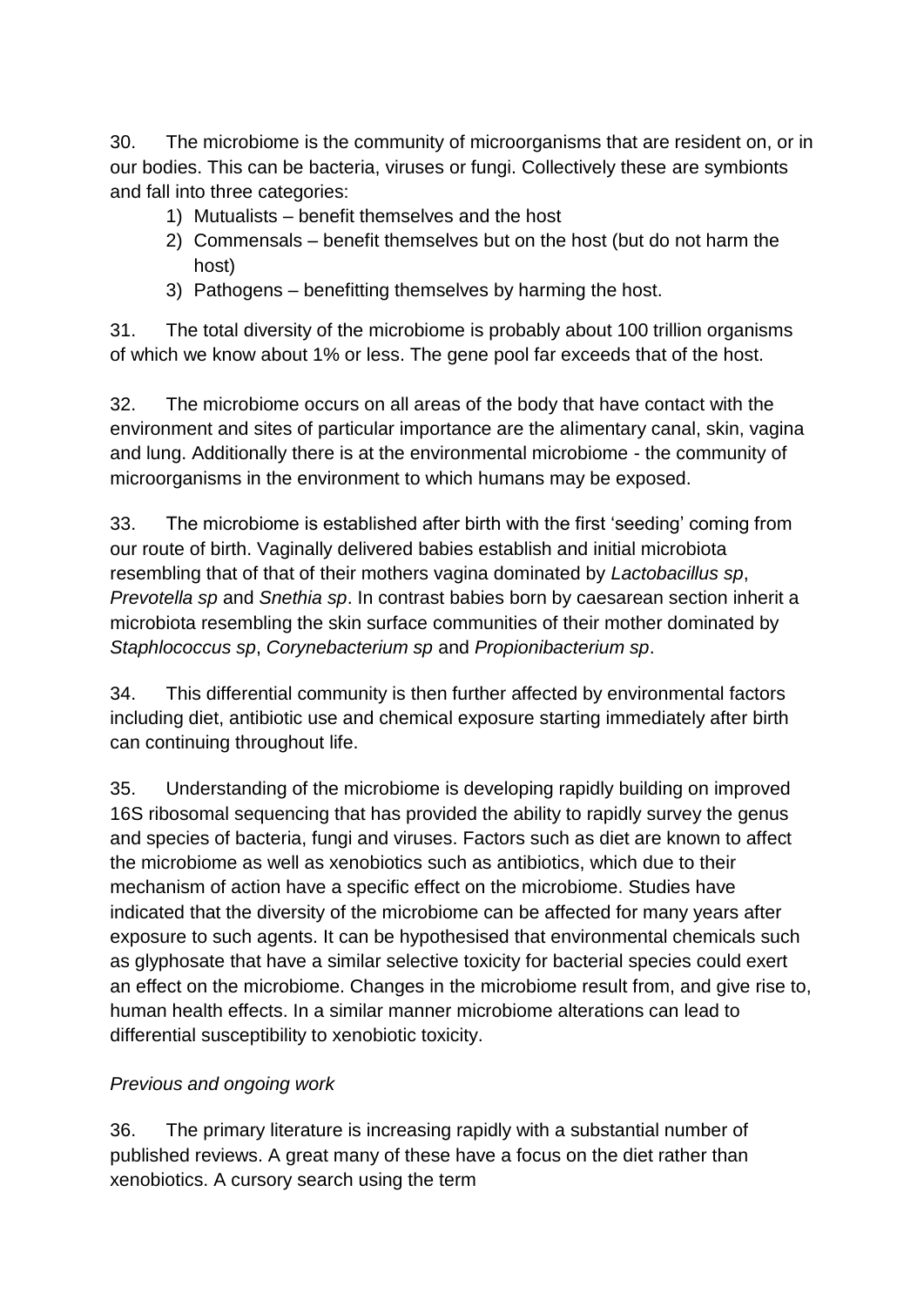systematic AND review AND microbiome AND chemical AND environment did not yield any publications

### **37. Questions for members**

- a. Is there a need now to (systematically) review the effects of xenobiotics on the microbiome and potential for human health consequence?
- b. If yes should there be a focus on any particular xenobiotics or microbiomes?
- c. If yes should the review be focused on dietary exposure or include all exposure including air? And if so should other expert committees be included such as COMEAP be involved?

### **Balance of expertise on the Committee**

38. It has previously been agreed that the following types of specialist expertise are required by the Committee for some or all of its evaluations:

| Analytical techniques    | Biochemistry                        |
|--------------------------|-------------------------------------|
| <b>Bioinformatics</b>    | Cell biology                        |
| <b>Clinical practice</b> | Dietary exposure assessment         |
| Endocrinology            | Environmental exposure assessment   |
| Epidemiology             | Human toxicology                    |
| Immunology               | <b>Mathematical Modelling</b>       |
| Mechanistic toxicology   | Molecular biology                   |
| Neurotoxicology          | <b>Nutrition</b>                    |
| Paediatrics              | Pharmacokinetics                    |
| Pharmacology             | Probabilistic modelling             |
| Reproductive toxicology  | Respiratory toxicology              |
| <b>Risk assessment</b>   | Statistical aspects of experimental |
|                          | design                              |
| <b>Statistics</b>        | Systems biology                     |
| Toxicogenomics           | <b>Toxicological pathology</b>      |
| Xenobiotic metabolism    |                                     |

39. It would not be necessary to have an individual member for each listed expertise as some people would have a combination of the required skills. Additional key experts are also invited to attend meetings for specific topics to supplement missing knowledge.

**40. Members are invited to comment on whether this list is still appropriate and if there are important gaps amongst the current membership, bearing in mind that the current COT chair will step down at the end of March 2015.**